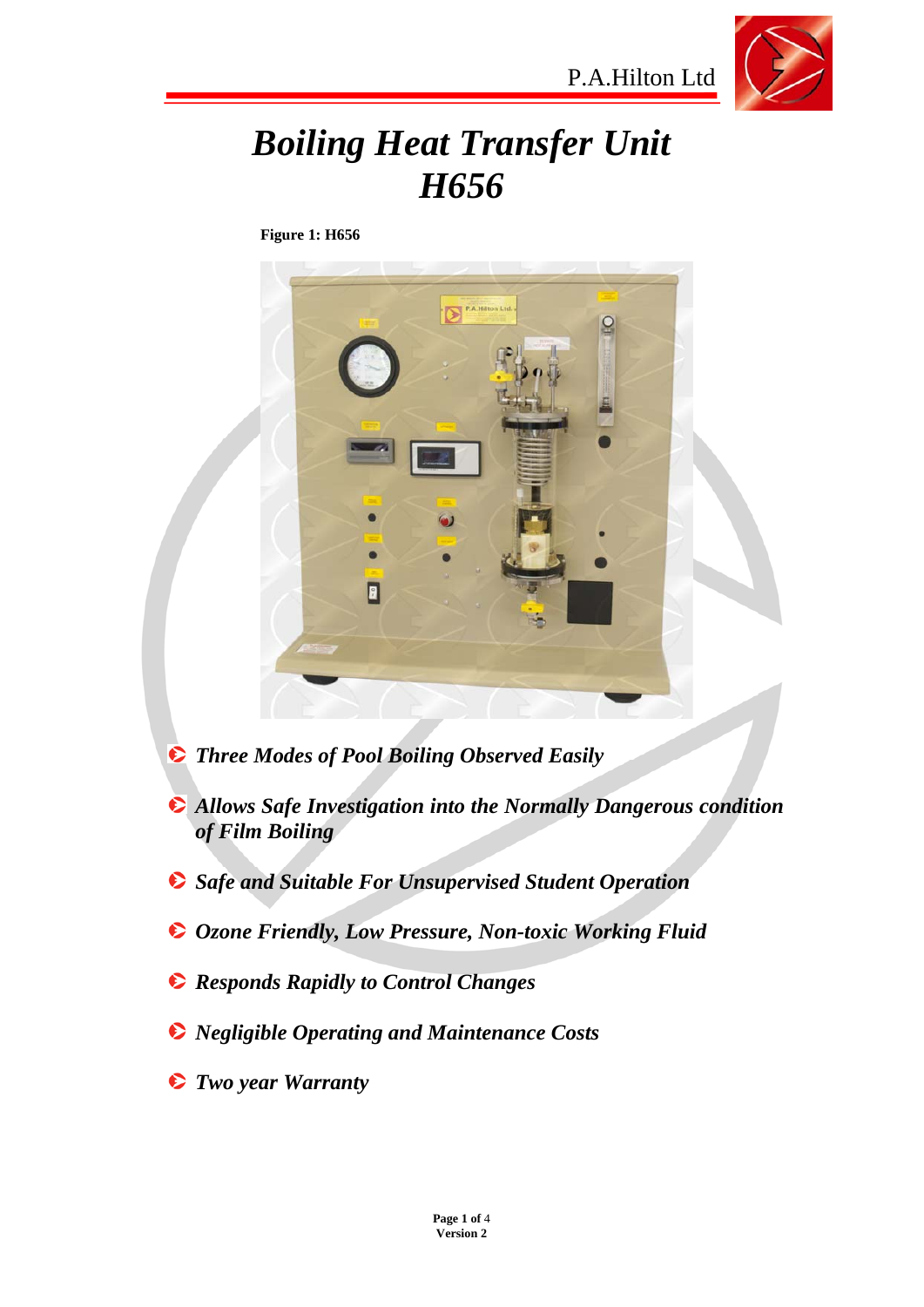

#### *Introduction*

Boiling and condensation are vital processes in the transfer of heat from a hot to a colder region in numerous applications, e.g. power generation, refrigeration, refining, heat transmission, etc.

Three distinctive modes of pool boiling occur: convective, nucleate and the potentially dangerous film boiling. Student engineers need to be aware of the boiling mode characteristics if they are to be involved in the design, operation or service of any heat transfer process.

The Hilton H656 Boiling Heat Transfer Unit is bench mounted, fully instrumented and operates from a simple mains electric and water supplies.

The unit will be of particular interest to those studying:

- **Mechanical Engineering**
- **Chemical Engineering**
- **Plant and Process Engineering**
- **Engineering Physics**
- **Marine Engineering**
- **Nuclear Engineering**
- **Control and Instrumentation**
- **Building Services**

#### *Experimental Capabilities*

- Visual demonstration of convective, nucleate and film boiling.
- Study of the heat flux and surface heat transfer coefficient at constant temperature.
- Investigation of the effect of pressure on critical heat flux.
- Study of filmwise condensation and condenser overall heat transfer coefficient.
- Investigation of the pressure- temperature relationship of a pure substance, and the effect of air in a condenser.
- Demonstration of:
	- Liquid carry over or priming in boilers.
	- o Law of partial pressures

#### *Description*

A glass reinforced plastic panel supports a vertical glass cylinder containing a horizontally mounted heating element immersed in the liquid. The heat input can be varied to control the heat flux and hence the mode of boiling.

At the top of the cylinder is a coil through which cooling water flows. This condenses the vapour produced by the heat input and the liquid formed returns to the bottom of the cylinder for reevaporation. Control of the cooling water flow maintains a constant pressure during an experiment.

The standard instrumentation consists of a surface temperature thermocouple plus four glass thermometers, wattmeter, pressure gauge and water flowmeter. These enable all relevant heat transfer calculations to be made.

For student safety, the unit is fitted with both overload and residual current circuit breakers. A high pressure cut out and internal safety valve prevents a safe pressure being exceeded. The heating element is protected by a high temperature switch.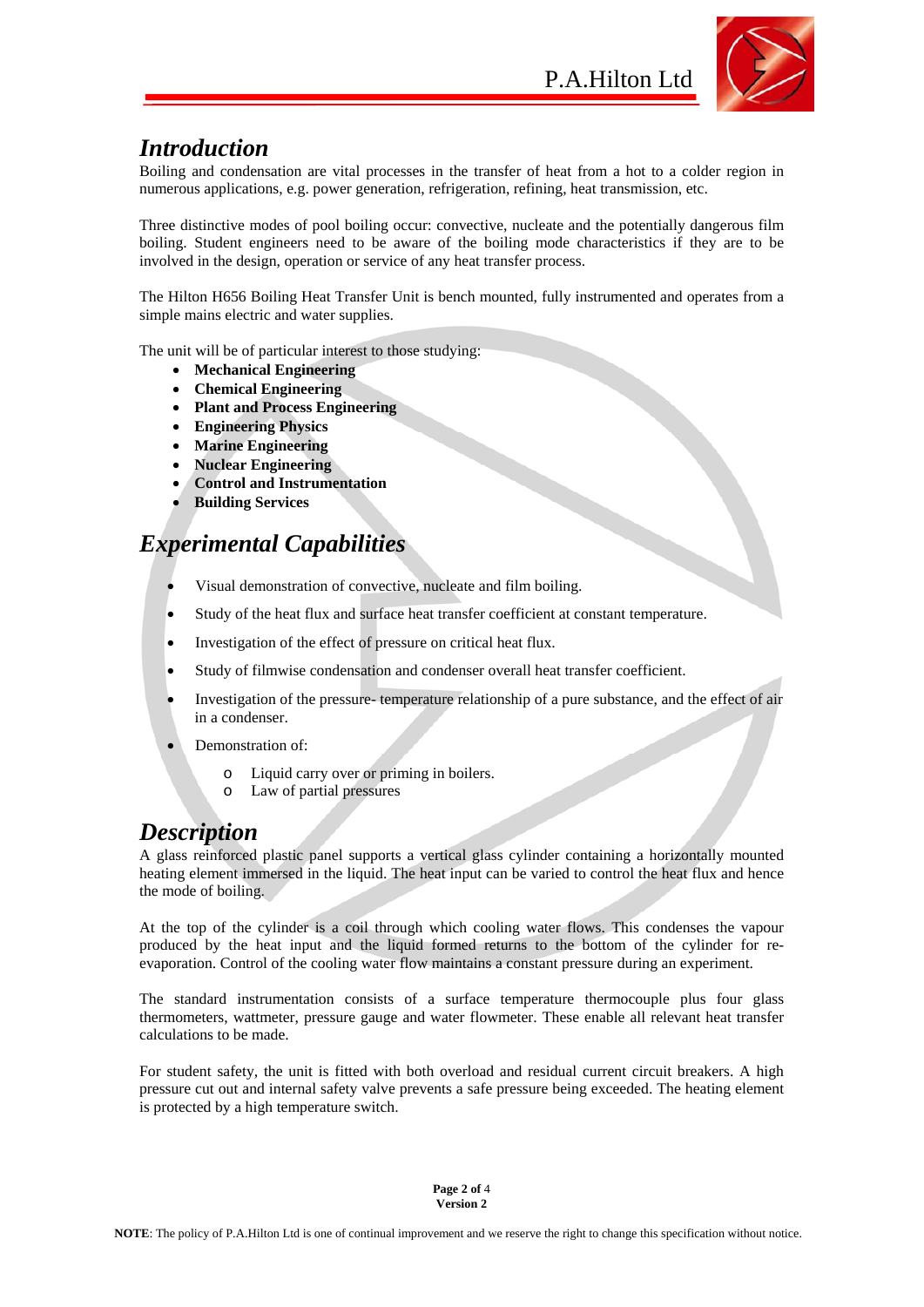

P.A.Hilton Ltd

# *Experimental Results*



**Figure 2: Relationship between Critical Heat Flux and Saturation Pressure** 

**Figure 3: Relationship between Heat Flux and Surface to Liquid Temperature Difference** 



**Page 3 of** 4 **Version 2**